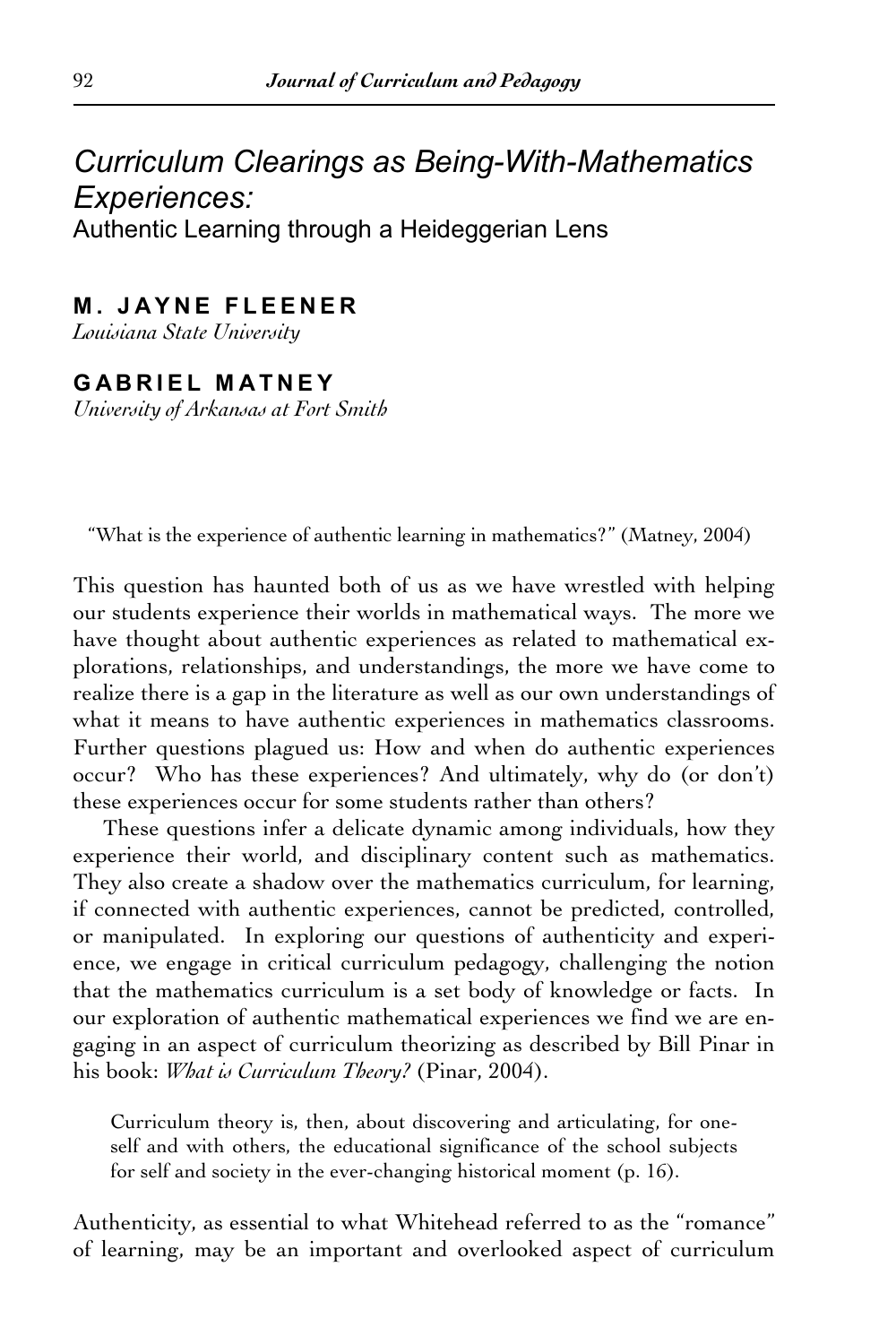theorizing, especially as the notion of authenticity challenges our ideas about the relationship among the curriculum, self, and society. Likewise, within the inquiry process, we provide the spaces for our students to explore for themselves the meanings they have enjoyed of mathematical ways of being.

### Problematizing Authenticity

As we explored the meanings of authenticity, we found many current uses of the word in curriculum and pedagogical discourses to be problematic. Most explorations of authenticity found in the educational literature referred to "real-world" experiences, for example as "the quality of having correspondence to the real world," (Petraglia, 1998, p. 165) or referenced activities, rather than experiences, that were "meaningful." The notion of "authentic learning" as tied to curricular activities was especially problematic for us. Tied to "real world" activities, authentic learning experiences have become central to curricular reform efforts. For example, the role of authentic activities as real-world activities in constructivist approaches to the curriculum, has been a focus in mathematics since the first set of standards were published by National Council of Teachers of Mathematics (NCTM) in 1989 (NCTM, 1989).

We knew from our experiences as high school mathematics teachers that abstract mathematical ideas from number theory could be as "authentic" for our students as figuring out how many gallons of paint were needed to paint your room and, in fact, were often more "authentically" engaging than these "real-world" problems. Likewise, we knew from our experiences with our students that authenticity did not reside in the curriculum but was an experience of students that could not be predicted or controlled. An activity that, for one group of students, was particularly engaging might not be perceived as relevant or interesting to another group of students, or for any particular student within various groups of students. And interest, relevance, and understanding were, we came to believe, not at all the same as authenticity, even though we were still trying to formulate what "authenticity" may mean.

Our explorations of the notion of authenticity as an experience our students have, as the "ahaa" moments of awe and romance, where time and space become irrelevant and student's are driven by their own need to know rather than the requirement to complete an activity or lesson, led us to the phenomenological writings of Heidegger.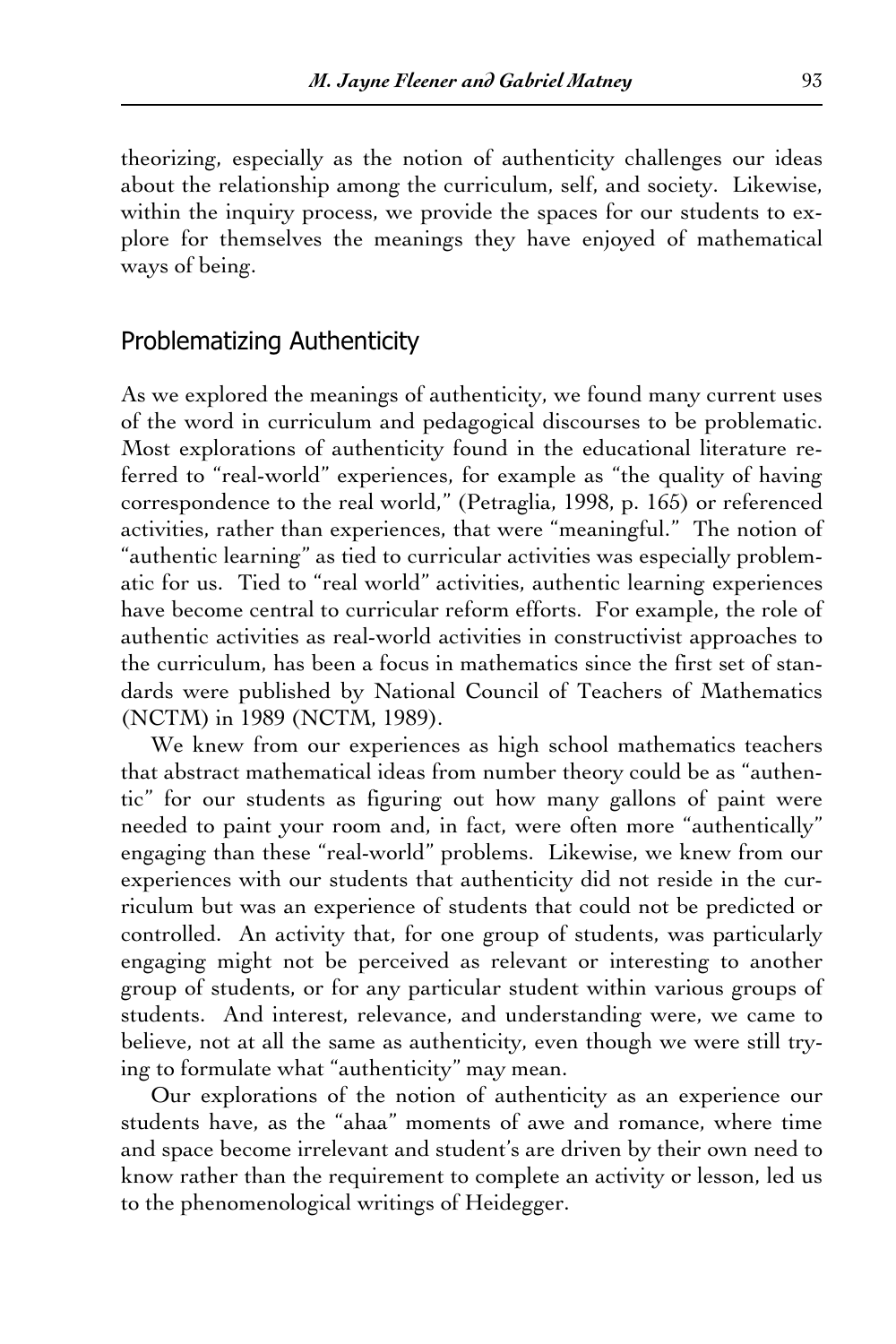## Theoretical Framework: Complex Self and Authenticity

We found Heidegger's development of the idea of authenticity in relationship to the articulation of self to be helpful in framing and interpreting our research on mathematics students' experiences of authenticity. Heidegger's perspective challenges the view that authenticity is a quality of the world, or, in our case, of the curriculum. In order to understand how he uses authenticity, it is necessary to explore his evolving meanings of *Dasein.* We focused on Heidegger's development of this idea as he presented it in *Being and Time.* Although he continued to explore and challenge his own ideas of *Da-sein* in later works, it is in *Being and Time* that he deliberately and most extensively considered the relationship between *Da-sein* and authentic experience.

The meaning of *Da-sein* cannot be given as a simple definition and Heidegger's use of the idea changes throughout his discussion of it. The concept of *Da-sein*, of a person's being-in-the-world, is central to ontological arguments about individuation and identity. Starting with a literal understanding of the word, *"Da"* means "here" and "*sein*" means "to be". So a literal translation of the word, *Da-sein*, is "to be here"—an ontological claim.

Heidegger's use of the term, however, places the individual in the world in a way that conflates traditional ontological and epistemological boundaries. This becomes particularly apparent as he challenges traditional neo-Platonic views of self as "ousia" or individual substance, replacing and developing his idea of self as "the dynamic absence which lets a living being manifest its appearances" (Zimmerman, 1981). *Da-sein,* then, is an unfolding of self, of self-in-relation-to-the world and dynamic absence of self negates the simplicity of self-as-being-in-the-world, separate from the relationships that are the becoming of self. Again, the ontological and epistemological merge as our being-in-the-world is on-going relationship and meanings.

*Da-sein*, then, is the embodiment of being-in-relationship. It is the manifestation of being, or, as Mitchell (2001) explains it:

*Da-sein* is like a space in which things let themselves be seen. If the phenomenal world is like a wood crowded with trees then *Da-sein* is the clearing in the forest, the space in which phenomena are made manifest (p. 140).

This notion of spacing, of dynamic absence, is very different from the idea of self as a place holder, that is, individuated self as existing in space and time. It is not a matter of occupying space, but of creating spaces, clearings in the woods, being-in-the-world. Thus, rather than being as primary,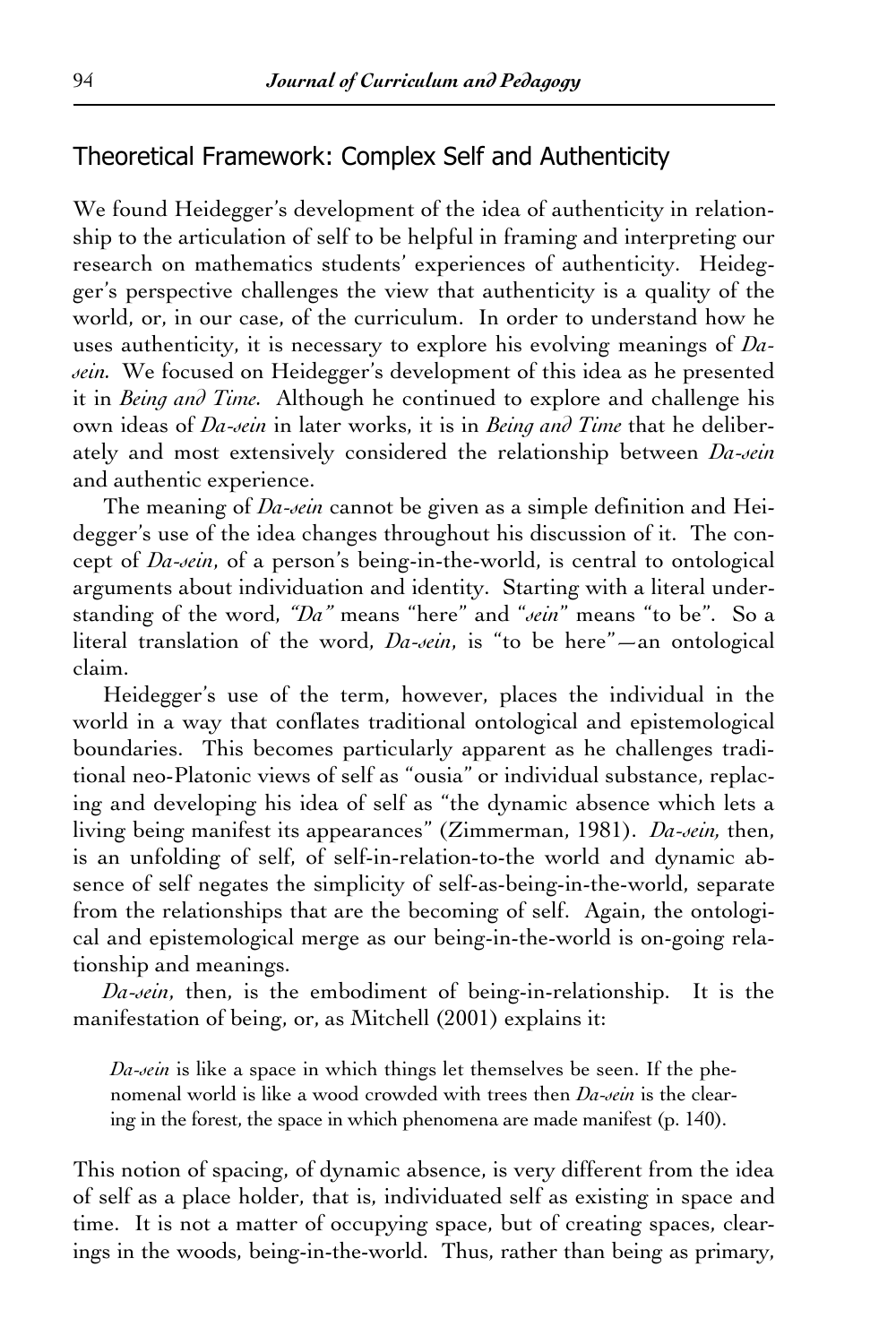according to Heidegger, what we typically define as self is really secondary, a relationship we experience as we encounter other, just as we come upon the clearing in the woods and recognize it. The "it" we recognize is only an "it" in relation to the woods.

Heidegger argues that we lose the sense of being-in-the-world when we abstract being from context, defining self as the clearing, for example, without recognizing the relationships that are the clearing. "The being-initself of inner worldly beings is ontologically comprehensible only on the basis of the phenomenon of world" (Heidegger, 1996, p. 76). And an important aspect of our being-in-the-world is our being-with-others in the world. "[The world] is always already the one I share with the others. The world of *Da-sein* is *a with world*" (Heidegger, 1996, p. 118, emphasis added).

This notion of "being-withness" becomes important as we elaborate on Heidegger's ideas about authenticity. *Da-sein* as a being-in-the-world, beingwith the world, chooses to act. Thus, the manifestation of *Da-sein*, the choices we make as we go about being-in-the-world, is fundamentally *Da-sein*.

Authentic *Da-sein*, then, is an orientation to the world, a being-in-theworld that embraces our being-with-others. This relationship of self and other, of *Da-sein* and the "they-self" is described by Mitchell (2001):

Then we encounter the world we have a choice; to stand out in relation of Being-with, to impose our own possibilities on the world, and to give our own meanings to entities we find as equipment, or to accept what we find and to attempt to dissolve distantiality and submerge our own *Dasein* into that of "the they" (p. 132).

Authenticity and inauthenticity, for Heidegger, are therefore ways of being-in-the-world while being-with-others. Authenticity as experience, therefore, confounds common notions of authentic learning as residing in the lessons, materials, or activities, per se. Understanding students' experiences of authenticity requires an exploration into their "being-with" others. Authentic experiences of mathematics, thus, from this Heideggerian perspective, are ways of being-with mathematics, of participating in the world of mathematics, an orientation toward mathematics that creates a way of being-in-the-world mathematically and being-with others in mathematical-ways-of-being. We explored students' experiences of authenticity with mathematics using heuristic inquiry.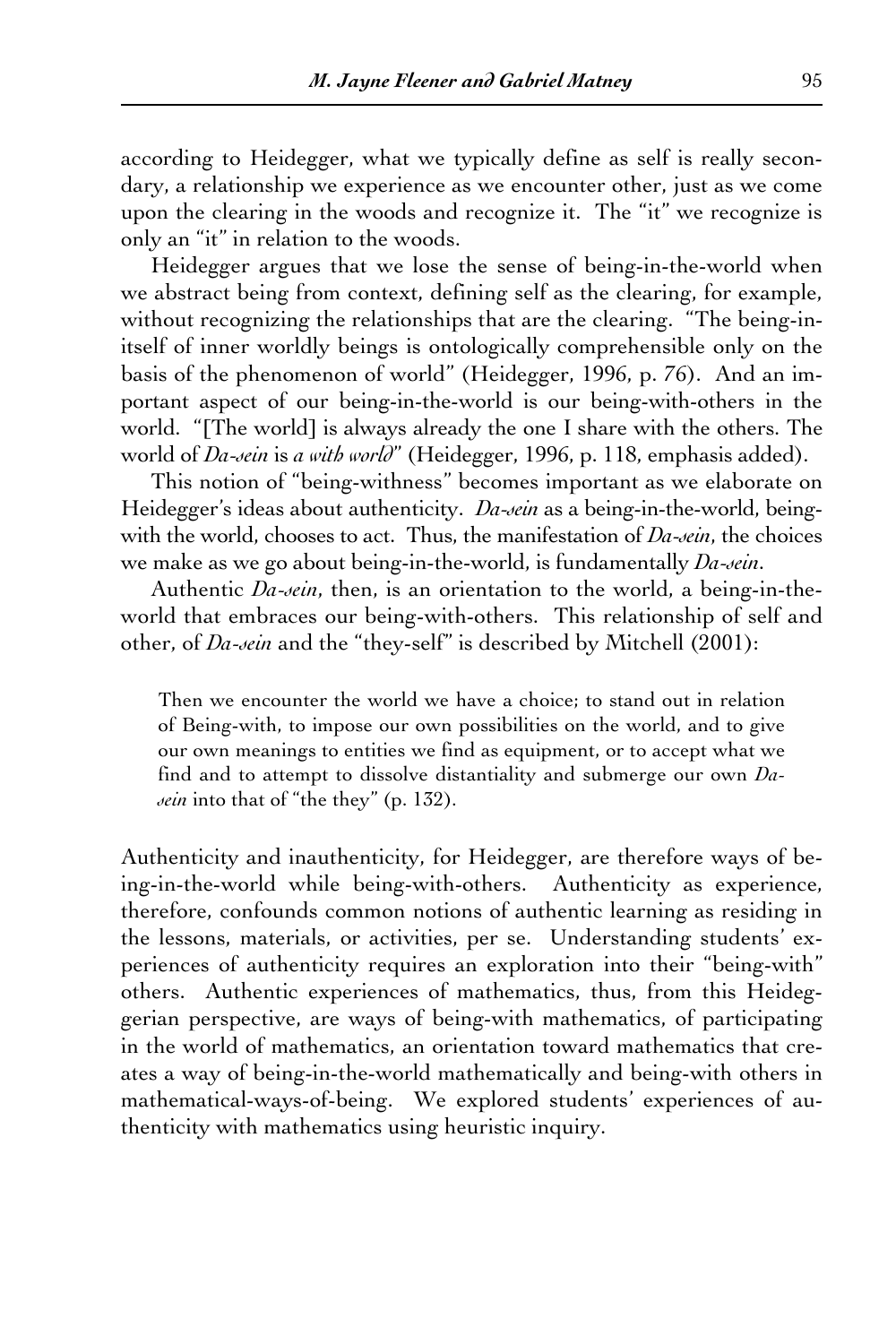## Heuristic Inquiry as Mode of Inquiry

Moustaka's (1990) heuristic approach to research seemed most appropriate to explore our students' authentic experiences with mathematics. Focusing on our tacit understandings and previous experiences both with mathematics and as mathematics teachers, this qualitative approach also incorporated our own sense-making efforts of being-with our students in their being-with mathematics. Recognizing the being-with nature of authenticity, the making of the clearings, as it were, we had to resist, however, the temptation to focus on the thing-in-itself, the secondary qualities of the clearing, rather than staying focused on the laying out of the territory, the being-with mathematics in authentic ways as the unfolding of those experiences.

There are six aspects of the heuristic method that helped us understand the clearings, these negative spaces of authenticity as they were manifested in our mathematics classrooms. These aspects of inquiry are defined by Moustakas (1990) as: engagement, immersion, incubation, illumination, explication, and creative synthesis. Although presented in a linear way, these six inquiry modes are epicyclical, dynamic, and interrelated. Engagement, for example, for each of us, was an unfolding of our separate and joint years of experiences with and wonderings about mathematics and our students' mathematics learning.

As part of the *engagement* process, we both reflected on our common experiences of teaching in inner-city schools, of students differing ways of being engaged with mathematical ideas, of our own curricular struggles to create "complicated conversations" in our mathematics classes that provided spaces for our students to explore mathematical ideas and of our own ways of being-in-the-world with mathematics. We recognized the often disconnected relationship our students had with "school" mathematics and the mathematics of pattern and relationship as an important way of being-in-the world with mathematics.

We became *immersed* in the context of Gabriel's school experiences, both in regards to his ongoing classroom conversations and a curriculum that meandered and responded to student interests and the connectedness of mathematical ideas. During this time period Gabriel's students bounced basketballs, created buildings using 3-D architectural software, and went to a water treatment plant. Some of his students were enlivened by these experiences and their being-toward mathematics changed, at least temporarily, to one of inquiry and curiosity. Many of the students however showed indifference for the supposed "authentic" activities.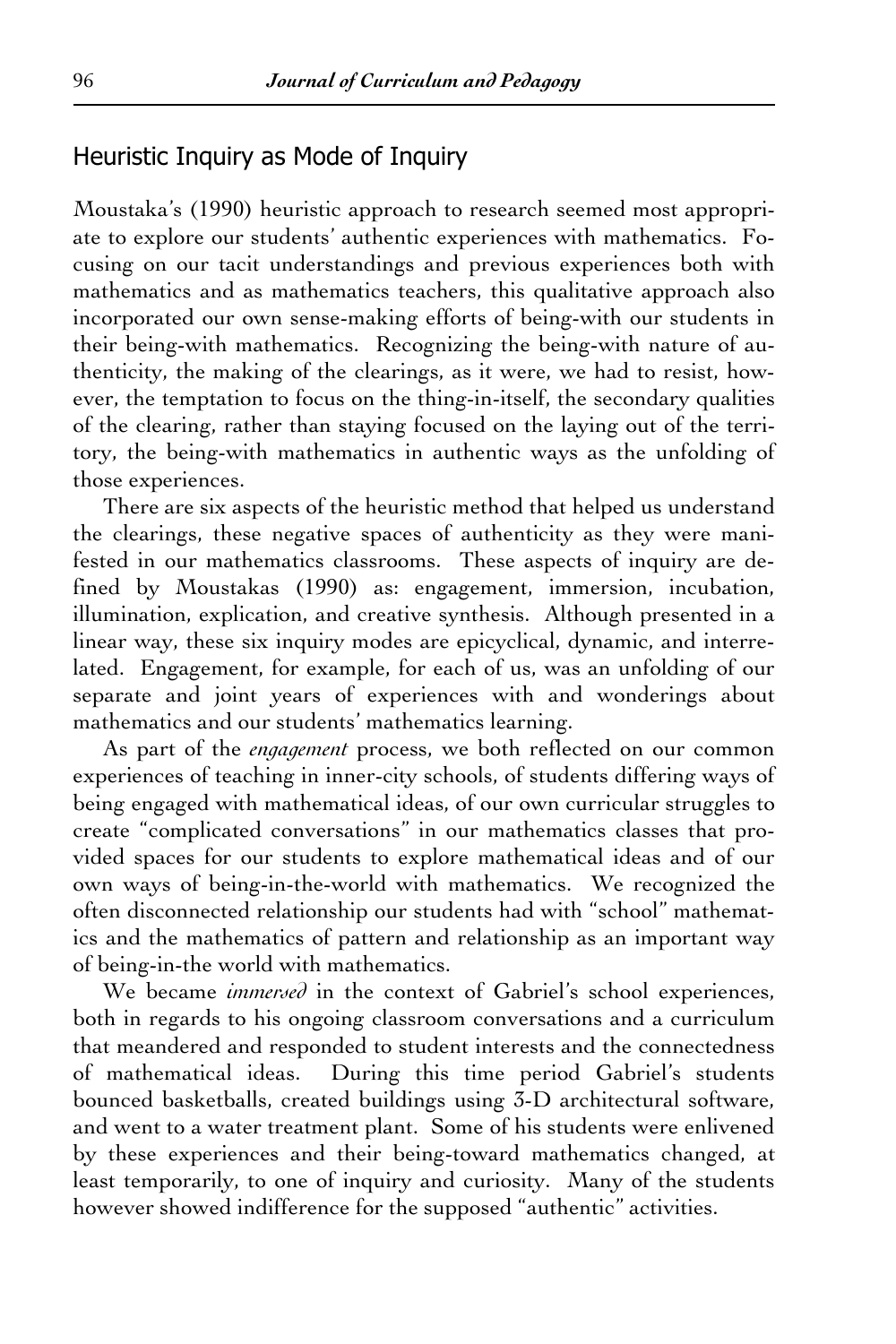As part of the *incubation* process, we considered the relationship between the emergent curriculum of Gabriel's class over the three years of working with these students and the dynamics of the classroom, including students' differing and emerging ways of being with mathematics. Striving for "perspective," just as one might step out of the clearing to better regard the parameters of the space of the clearing as defined by the trees, we considered the context of the curriculum and the classroom dynamics from the perspective of authenticity. It was during our process of struggling with the notion of authenticity that we came up with and developed Heidegger's notion of authenticity as ways of being-with mathematics. Using Moustaka's (1990) framework for our reflections, we further explored the question of authenticity by (1) revisiting our common areas of interest in an experience with authenticity as ways of being-with others in mathematical conversation, (2) exploring clusters of ways of being-with mathematics into sub themes, (3) discarding sub themes that imply causality, (4) exploring sub themes until further questions related to the interactions among experiences of authenticity, classroom dynamics, and the curriculum became apparent, and (5) formulating our questions about authenticity as a way of understanding our students' experiences of beingin-the-world with mathematics.

Part of the *illumination* process of our inquiry involved framing our questions about authenticity as a way of understanding our students' being-with mathematics using Davis's (1996) distinction between classroom environment and the ecology of the classroom.

The term "environmental" is used to direct attention toward our environs—our surroundings—and hence away from ourselves…As Wendell Berry explains, "once we see our place, our part in the world, as surrounding us, we have already made a profound division between it and ourselves." … Ecology is about interrelationships and interconnections. It involves an attunement to codependencies, mutual affects, and codeterminations—in essence, to the fundamental intertwining of all things. When we speak of ecology, then, we speak of everything that shapes our being (p. 58).

Insights provided by ecological metaphors allowed us to interpret the dynamics we understood in our tacit understandings of authenticity as related to classroom conversations, curriculum, and student experiences. Thus, we struggled to avoid creating lines of separation between curriculum, students, classroom, and culture. These metaphoric understandings allowed for a *creative synthesis* as we have come to new understandings about authentic learning experiences in mathematics. As an ecological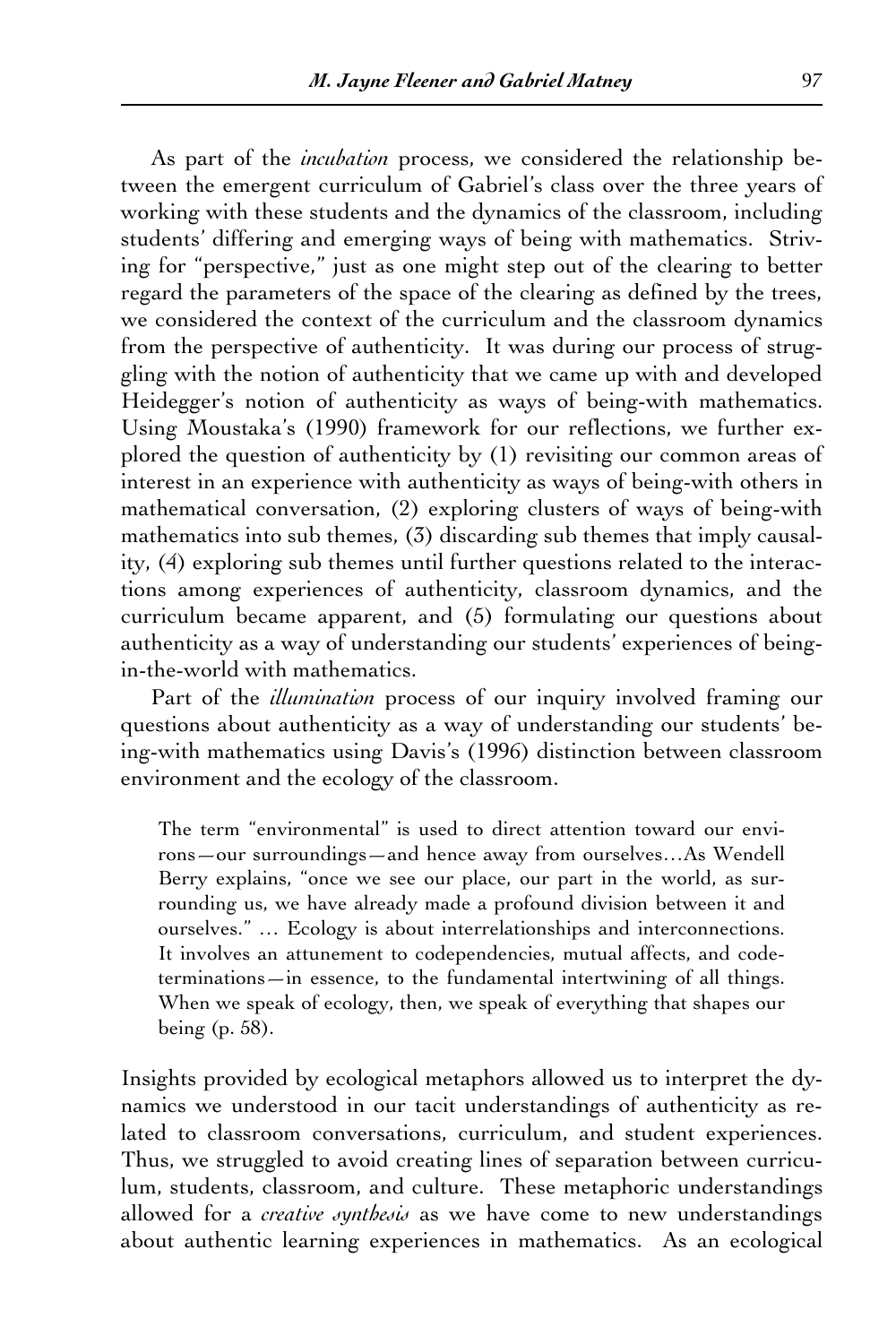dynamic, the metaphor of clearings, of spaces defined not by what they contain but by their relationship to the forest, became an important way for us to frame our understandings of students' ways of being-with mathematics and the ecology of mathematics learning.

## Creating Spaces within Classroom Terrains

The students who participated in our study of authenticity attended a charter school in an urban area in the Southwestern region of the United States where Gabriel taught. Beginning in 2001, these students entered as the first class of freshman. Each year, a new freshman class of approximately 120 students was added. During the course of this study, the students we worked with stayed with Gabriel for mathematics instruction all three years of their high school career. As juniors, they had developed close relationships with him.

As an inner-city charter school, the population of the school was 78 percent minority: 60 percent Hispanic, 10 percent African American, 8 percent Native American, and 22 percent White. Over 91 percent of the students in this school qualify for free and reduced lunch. The average class size was around 20 students per class.

The 14 students participating in this inquiry were in the same mathematics class. The majority of these students had experienced two years of a problem centered mathematics classroom (Wheatley, 1991) approach. In this, their third year, many experiences and understandings from previous years were revisited and discussed as common experiences and understandings. There were a few new students to class each year, and their participation was important to also include, in order to offer, a perspective of engagement with the mathematics and the evolving classroom ecology.

Data sources included field notes of classroom and out-of-classroom conversations, student interviews, student writings about their experiences of authenticity, student problem solving products, including group problem solving efforts and summaries, as well as our own reflections. Often, after reviewing our notes and impressions, we asked students to reflect on and submit, in writing, their impressions or experiences of a particular classroom interaction or their understandings of the conversations about their experiences. Students also kept portfolios that included reflections on their learning and experiences with mathematics.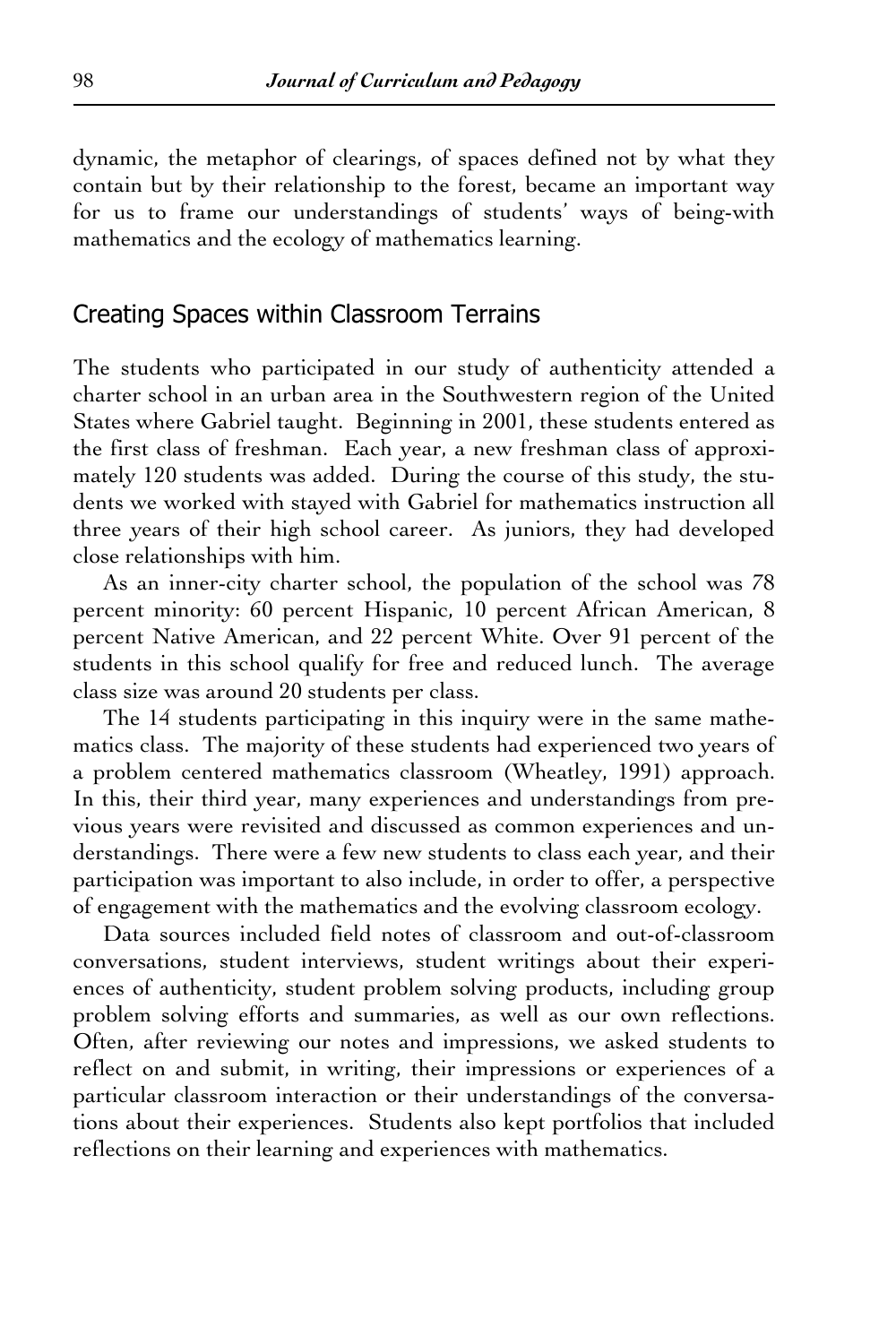# The Interconnected Clearings of Authenticity

There were four dimensions of the territory created in our mutual search for understanding students' experiences with mathematics as authentic being-with mathematics. As we explored the terrain of their experiences, these four themes became defining landmarks: mathematics, relationships, occupation, and newness. While these dimensions are addressed separately, their interconnectedness creates a holistic understanding of our students' being-with mathematics.

*The Clearing of Mathematics.* Students' ways of being-with mathematics varied as the ecology changed. The ecology of the mathematics classroom was a delicate system of interrelationships among the curricular content, classroom conversations, and students' individual and collective experiences and performances with, and beliefs about mathematics.

As students' ways of being-with mathematics varied, we came to recognize that, as mathematics teachers and researchers, we had been asking a question of our students that forced them to define the clearing of mathematics rather than "dance in the spaces" of the clearings-in-their-making. Just as Heidegger came to conceptualize *Da-sein* as "the dynamic absence which lets a living being manifest its appearances" (Zimmerman, 1981), we came to realize that our students' ideas about mathematics were oversimplified and one dimensional when we asked them to straight-forwardly answer the question "what is mathematics?" Their ideas about mathematics were manifest in their ways of being-with mathematics, which varied according to the mathematical terrain and the ecology of the classroom.

Sometimes a student's being-towards mathematics was as volatile as whether or not they had a pleasant exchange with the previous teacher or whether they had had a good lunch. While the ecology of the classroom is itself a delicate ecosystem, it is embedded within many different ecosystems and the dynamics among ecosystems has an impact on what happens within the parameters of our classroom. Thus, a student's way of beingtoward mathematics varied.

Brian is an example of this volatility of the clearing of mathematics. Brian deplores taking notes in class but then gets frustrated when he can't remember what was said, or what he thought about doing. He engages in the moment yet finds frustrating the lack of connectedness his own experiences bring him when he has not taken notes. When asked to describe what mathematics is, Brian says:,

Math is the study of numbers and how they relate, not just to each other but to everything. Math relates to quite possible every single thing that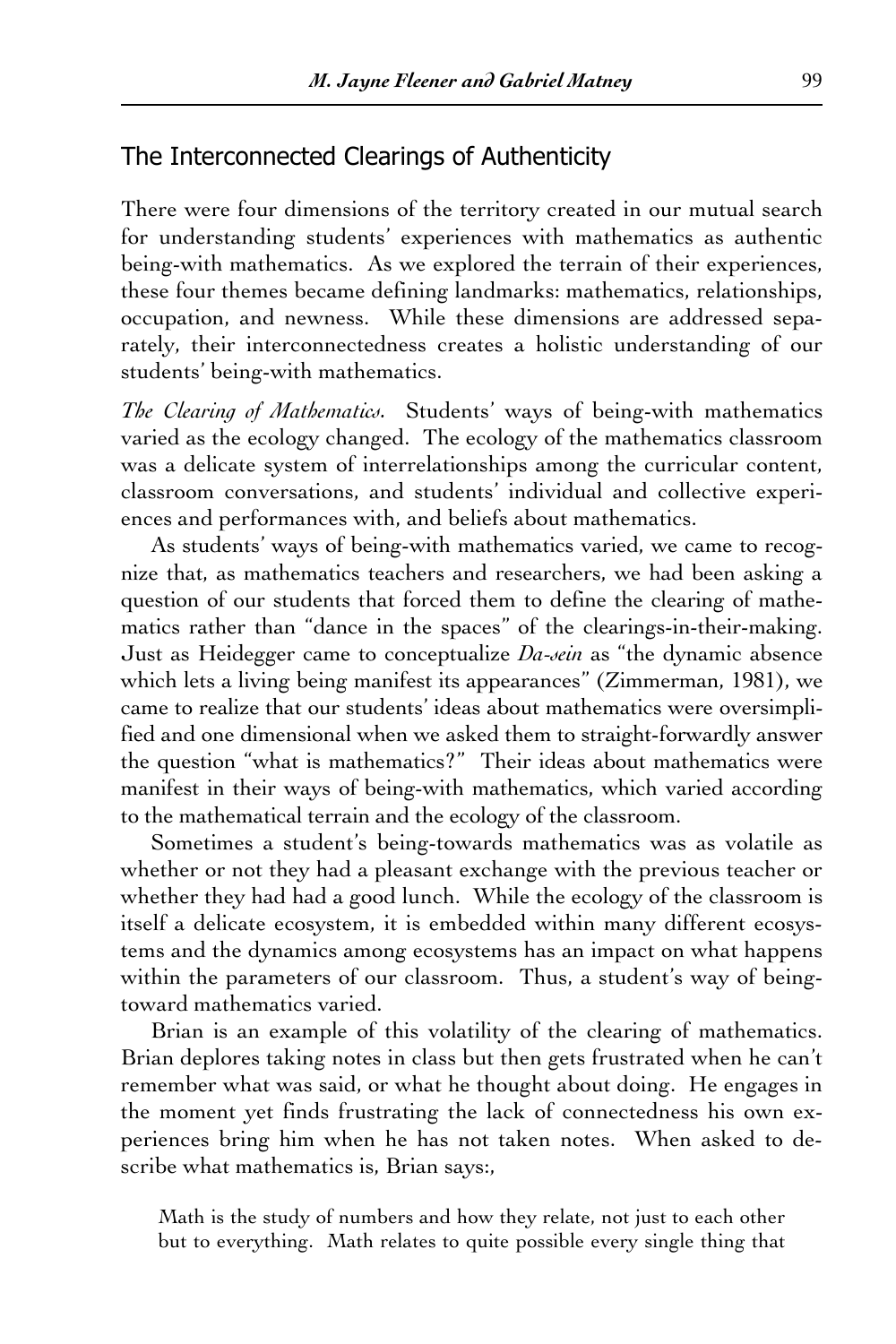happens in the universe. Disciples of Pythagoras actually worshipped numbers, because they knew they were the basis of all things, and they may have had a valid point. I mean think about it. Just thinking requires chemical responses and nerve responses in your brain. These all move at a certain rate of speed in relation to the actual completion of thought, so booya there's your math.—Portfolio Entry

Brian's view of mathematics as this standard emblem under girding everything is not the only view he takes of mathematics, however. Through his interaction with other students he sometimes changes his orientation to that of mathematical inventiveness, instead of interacting as if all is ruled by number. Furthermore, different tasks have revealed the shift in mathematical clearings as a way of being- with mathematics. In a task to approximate the area of a circle Brian said,

I just realized something. We are always trying to find the area of things based on the shape of a square. I mean our units even say it, duh! The area of this triangle is 12 *square units*. Why a square? How would our formulas for area be different if we asked, how many circular units went into a square instead of how many square units are in a circle? —Taken from researcher notes of a classroom conversation

Here, Brian experiences a different kind of relationship with the mathematics he is studying, an awe or wondering that we were coming to understand as authenticity.

Brian's ways of being-with mathematics likewise affected the classroom ecology. In a different task involving finding the roots of polynomials Brian asked,

Why are they called "roots" of the polynomial? Are we to believe that these polynomials have something to do with plants? —Classroom conversation

Through many classroom discussions this question eventually led the class to metaphorically understand polynomial roots as being like tree roots. From the roots of the tree comes the nutrients that create and sustain it, and the polynomial roots, if known, can be used to reconstruct the polynomial. The metaphor emerged from the interaction of the classroom social relationships with Brian's way of being-toward mathematics and sharing his reflective inquiry.

Metaphor became a powerful way for Lucy to make sense of her being-with mathematics as well. Lucy writes,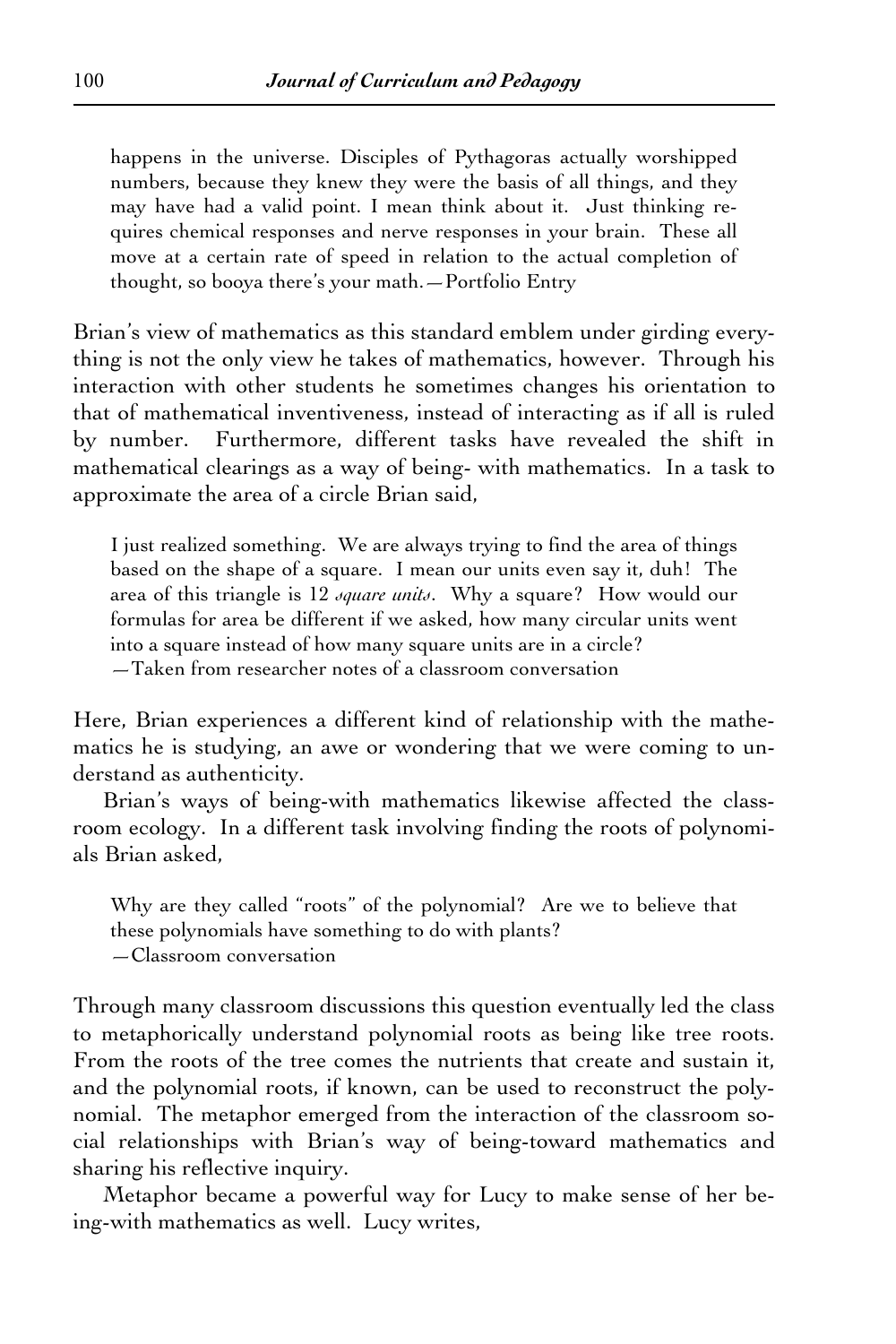When I was younger I memorized formulas, I knew how to get the answer, but I did not know what it meant. So when I actually learn it is like knowing the instruments in a symphony but learning why is like hearing the music. Like all the math I learned was force fed, so therefore I did not like math because I did not understand it. Don't get me wrong, I still don't *love* math, but at least I understand why, which makes my brain work and forces it to think, not just to memorize. Which in turn makes me a better learner, because I can see something for more than what it is.—Response to researcher inquiry

Lucy connects memorizing different parts of mathematics to knowing how to play different instruments, individually. Understanding the "whys" of mathematics, however, is like hearing the music of those instruments. In the hearing we understand what is meant by the instrument. In listening to a symphony we further understand the relation of those instruments to one another in a beautiful cacophony of sound. Lucy's authentic experience of being-with mathematics, described metaphorically as a way to make sense of her learning, likewise alludes to the clearing of relationship among mathematical ideas. For many, the clearing of relationship as being-with-others was an important part of their being- with mathematics.

*The Clearing of Relationship.* Relationship to others was revealed by the students as one of the stronger connections that contributed to the experience of authentic learning. Some students contributed the love and caring for or from a parent as a large part of their learning. Other students revealed that friendship influences their learning while still others see themselves in competition and in that relation they have made sense of things. Ross is an example of how the clearing of relationship adds to the complexity of authentic learning.

While on a school wide field experience to a national park the class was listening to the ranger as he was explaining the size of the park. He said that the park was 40,000 acres. A student inquired as to how large that actually was. After some conversing with students it was apparent that most didn't have any sense for how large an acre was. In order to allow the students to investigate this size we began studying the National Land Survey System (NLSS). By studying the NLSS we would recursively consider such ideas as length, area, conversion, coordinate systems, and large measures such as acres, fractions, and direction.

Ross doesn't typically care about academics. He is very athletic and places all of his energies to his athletic pursuits. This emphasis is reflected in his mediocre performance in his academic classes. However, during this study of the NLSS his way of being-with mathematics was very dif-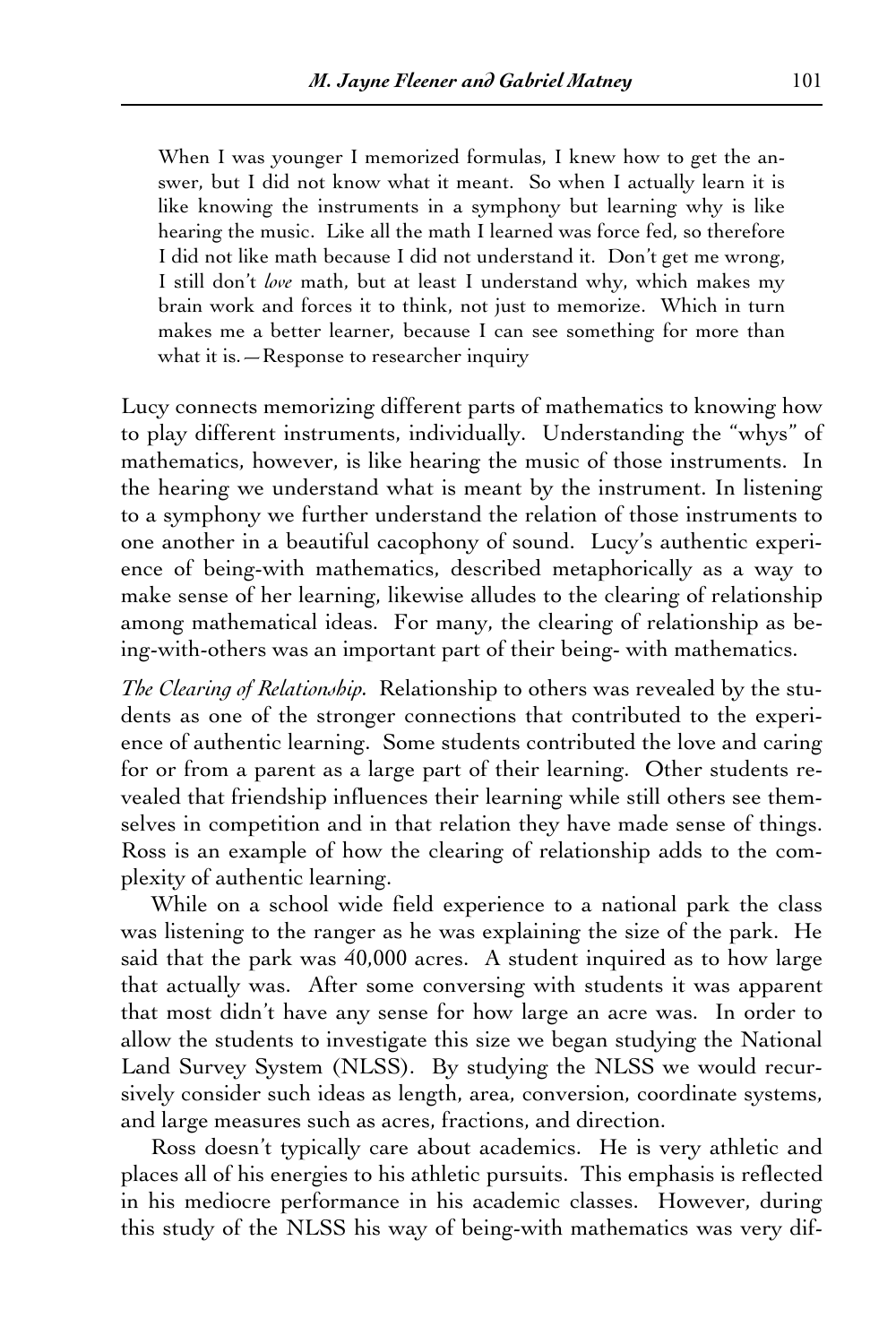ferent. This was not the first time we had done something "real world" as an activity in mathematics class. We had built geodesic domes, sent and received coded messages based on matrices, designed houses using architectural software, programmed and interacted with robots, etc. Yet Ross was no more interested in any of these activities than he had been in our more purely mathematical explorations. Yet on this topic, something was different. After the land surveying unit was over, Ross returned to his normal stance toward mathematics. Gabriel asked him why the interest in that particular topic. Ross replied,

When we were learning about acres and land measures that really got my attention because my grandfather has a family farm and he is always talking to my dad about this acre over here or that acre over there. My dad nods his head. I think we have a section of land out there, or at least part of a section. As we were learning about surveying I wondered what the directions to our land was. When I go and visit my grandfather this summer I am going to ask him if he knows and if he doesn't I am going to show him I can find out for him. When we went outside and measured off an acre I paid extra attention to that task because I really want to know what my grandfather and dad are talking about. Then when you challenged us to see who could best estimate how many acres the school was on and I won, I knew I had *learned it good*.—Transcription from taped interview

Ross's familial relationship modified the way he was toward mathematics. He now sought to make sense of this, not because it was a real world task given by the teacher, but rather because his relation to his father and grandfather were critical relationships for him and he saw that those relationships could be extended by an understanding of the topic at hand. He sought to make sense of the topic as his own.

Students' ways of being-toward mathematics was very intertwined with their relationships, both in and out of class. The way students approached a problem would often depend on the partner they were with in paired group activities. As their clearings of mathematics would interact, they might decide to work individually and then corroborate when they felt they were drawing close to completion or completely finished with the task. Other times students might decide to work through different strategies together, constantly bouncing ideas off of one another. The students' relationships constantly interacted with the modalities of the other clearings.

*The Clearing of Occupation.* By the word occupation we do not mean the strict sense of "that which one does for a living," although the strict meaning need not be seen as absent from the more general meaning. We see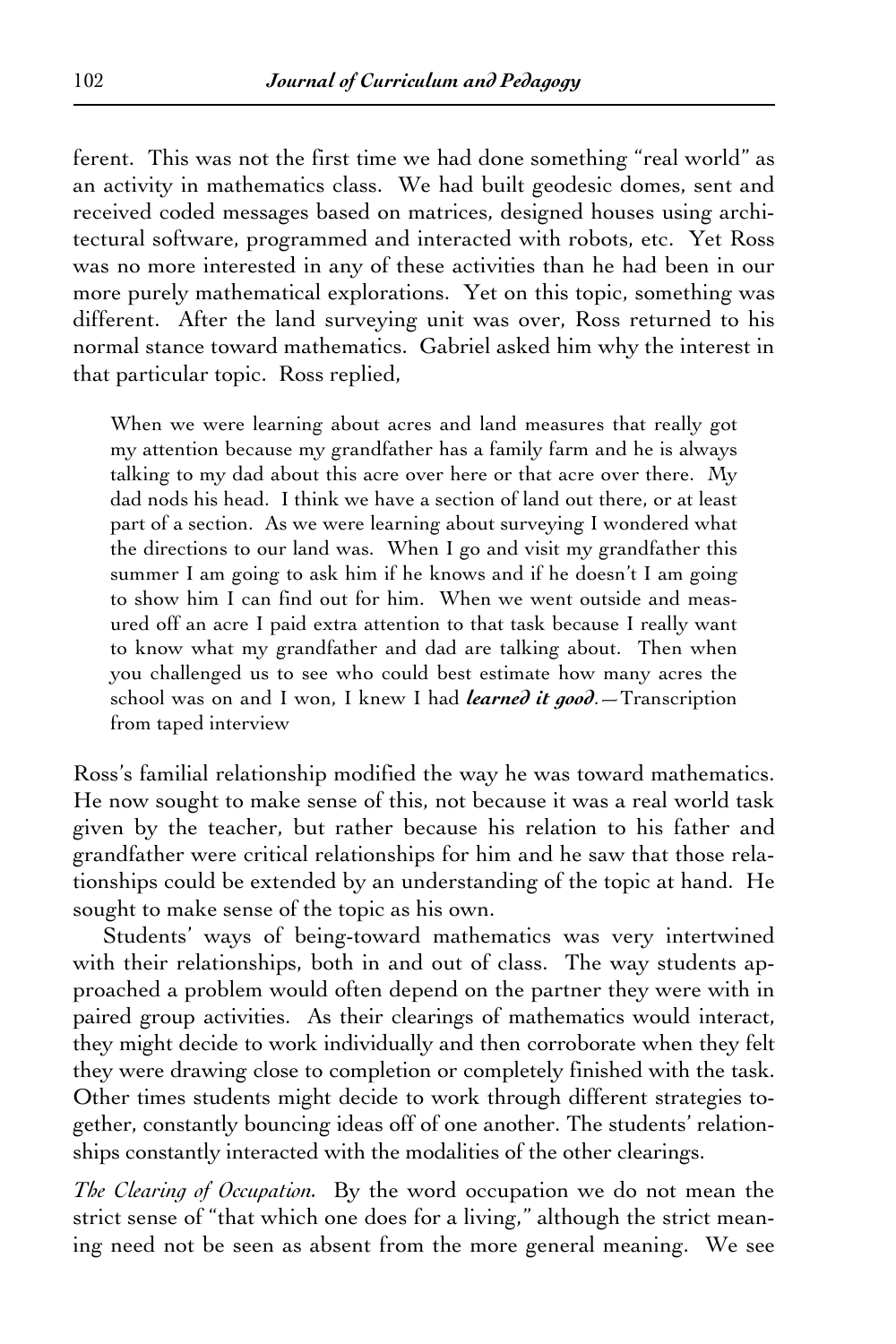occupation as the relational space to which the being of the students concerns itself. For some of our students occupation means designing cool looking robots that do rudimentary tasks. Others want to learn about building design for a future job, and still others just like investigating patterns and seeing all the patterns they can come up with.

Jose was one of the most talented artists in the class. He would doodle instead of taking notes. All the while he was listening intently to what was said, discussed, and inquired about. He became fascinated with constructing squares from the sides of several different right triangles to compare the areas. He inquired about squaring things other than side lengths. He wanted to know if there was a way to make a square from various shapes, such as a trapezoid, and a kite. He asked: "Can this be done for all shapes? Can you square a circle?" Though he rarely engaged in any of the real world projects we had done, this question caught his eye, and it was real and meaningful for him like no other topic we had studied. He learned a great deal about the relationships among the shapes, as well as made sense about things like why the area is measured in square units.

For other students the clearing of occupation revealed authentic learning experiences that were directed toward jobs at hand, or projections toward future jobs. One student exclaimed his excitement at being able to help his father's construction crew by using the Pythagorean Theorem, while another student explained that he felt connected to the task of creating a building with computer software using the geometric principals he knew about. Still other students revealed that they simply occupy themselves with the mathematical task at hand since that is what their peers were doing at the same time. The clearing of occupation is as diverse as the number of students studied. These occupations were in relationship to both the clearing of mathematics and the clearing of relationship and as the modality of these clearings changed, so too did the clearing of occupation for each student.

*The Clearing of Newness and Wonder:* The intrigue of something unknown interacted with the other clearings to modify the clearings in such a way that the task at hand perturbed the student. The newness appeared as the space in which students were perturbed to make sense of the problem. The perturbation further allowed the modifications of the other clearings to present themselves.

Charlie typically is very practical. Normally he strongly clings to the view that the only good mathematics is applied mathematics. When we began looking into matrices and their relationships we didn't do any real world activities. It was surprising when Charlie took an immediate inter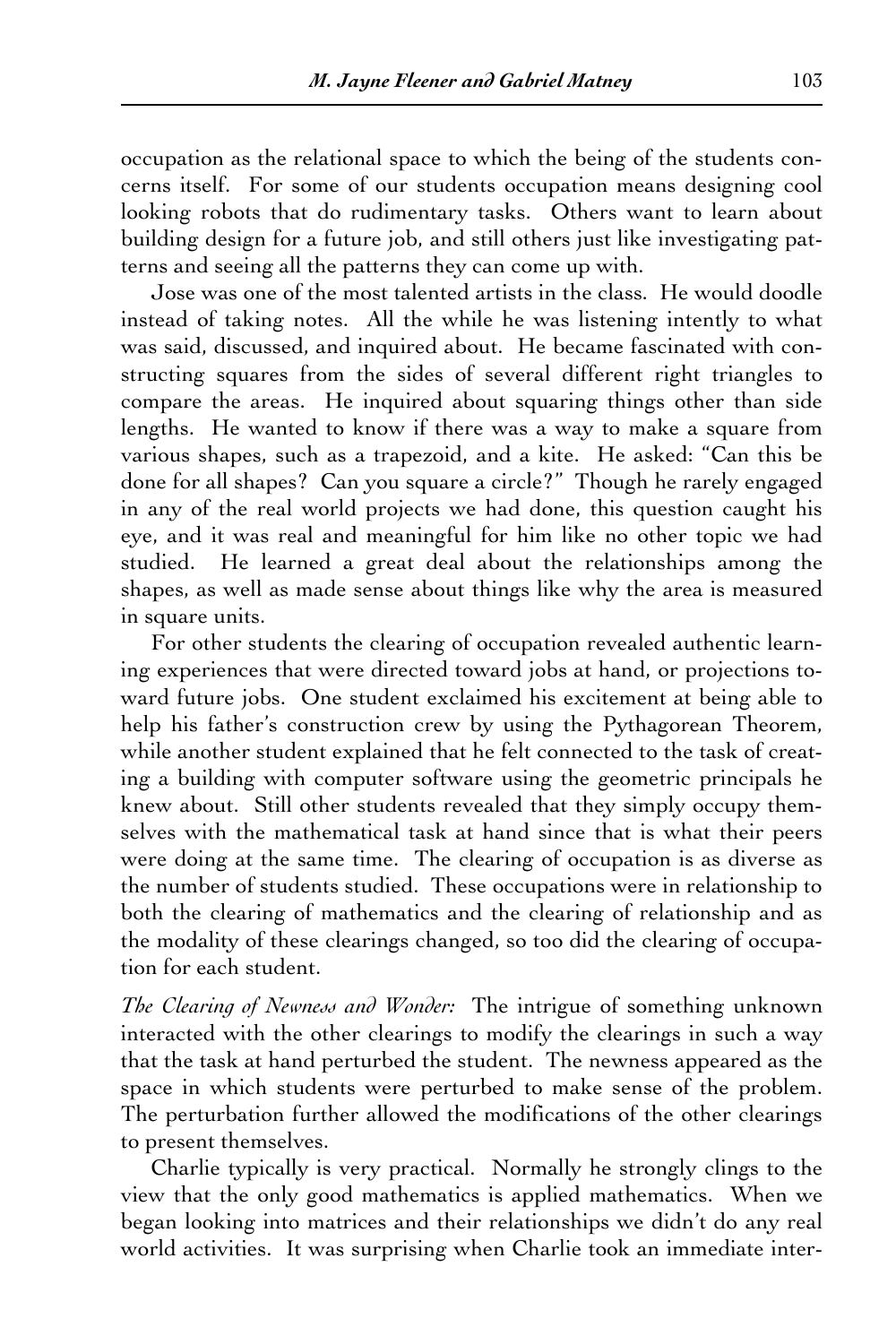est in the mathematics of matrices. In response to the question, "What was fascinating about matrices?" he said,

I have never seen anything like it before. It was just a whole new subject for me. It was a more difficult subject than I was used to and it was great to learn it even though it was difficult. At first I didn't see what it was used for. But, then, we started learning how it was put into military code and it could be used for systems of equations and stuff like that. As a member of the United States Army I found it cool that matrices could be used to hide messages. When we made our own codes by hand it took so long but with computers they can code and decode very quickly. Speed and safety are two things they talk a lot about at drill. I wanted to learn matrices better so I could know the mathematics of the codes we send.—Transcription from taped interview

The clearing of newness played a key role in the experience of authentic learning for Charlie. When asked to reflect on an experience when he really learned something he said,

One of these experiences would have to be when I learned how to do all of the mathematics involved in solving things dealing with matrices. It was great to see something that I have never seen before and then find myself 10 minutes later teaching people how to do it. To feel that is probably the best feeling that you can get.—Portfolio entry

Truly amazing are the many modifications of his being taking place in this experience. His being-toward mathematics as only a tool for applied use changed at first to a purely abstract relational way of approaching mathematics. He didn't have any idea at this point that these relationships would have real world applications. Charlie's modality of being-with others changed as well. Charlie usually worked on his own, not sharing with others or interacting with them on a mathematical level. If he thinks he has figured out a task he is usually more of a distraction to classmates than a help. In the study of matrices however, this way of being was modified toward one of cooperation and engagement with classmates about the topic at hand. Lastly, Charlie did find an occupational vision for his new learning when the class was charged with creating an encoding system using matrices and their operations.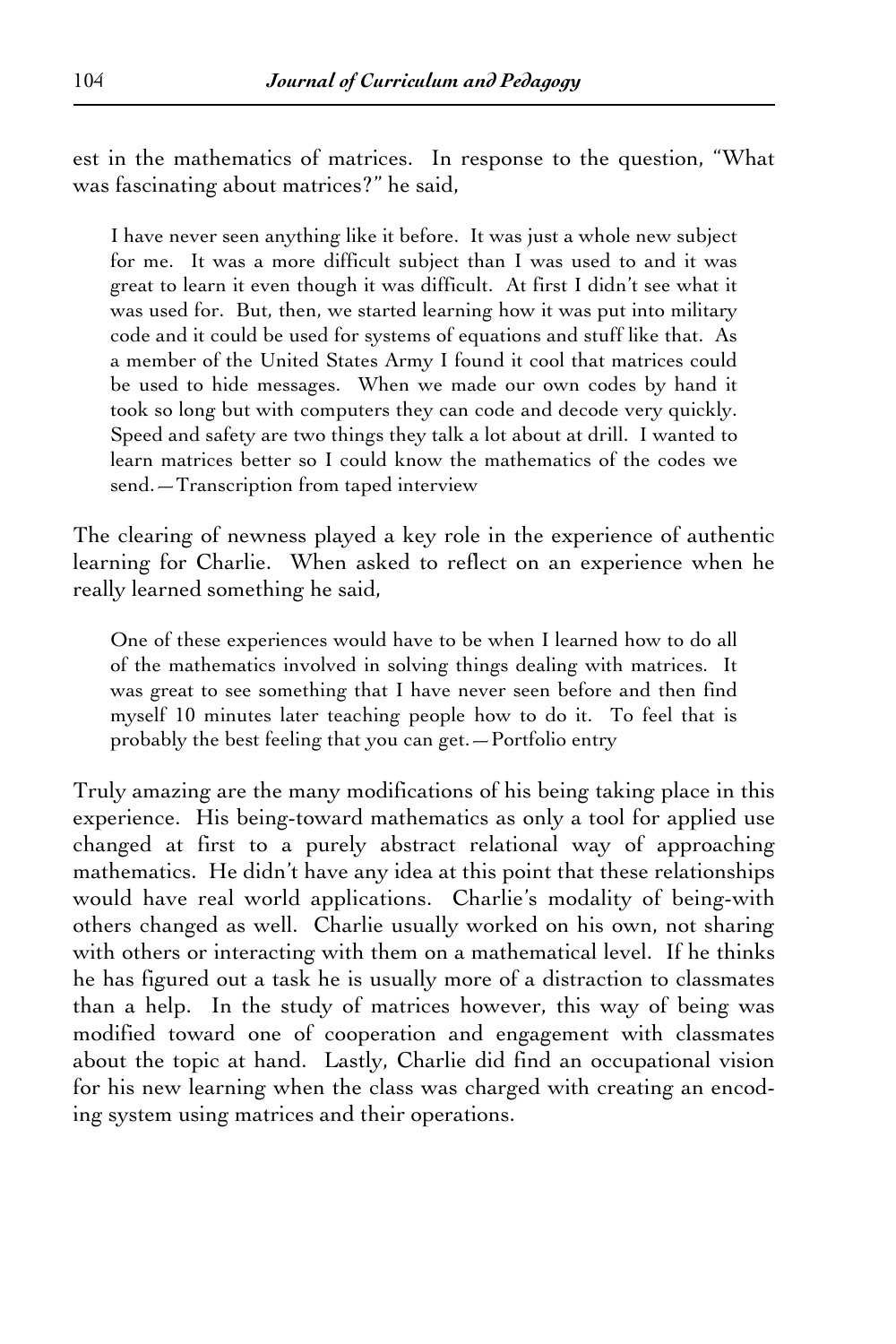#### Authenticity as Dynamic Absence

Each of the clearings we explored provided ways of glimpsing what it may mean for students to become authentically engaged in mathematics as a way of being-in-the-world mathematically. The clearings of mathematics, relationship, occupation, and wonder have helped us glimpse the spaces of authenticity. Relationships, explored as being-with mathematics, also included being-with others. So as students' relationships with mathematics and mathematical understandings unfolded, it became evident that their relationships with others were crucial to their being-with mathematics. Likewise, their own relationships with their ideas of their future selves and potential future jobs created a clearing in which to explore their being-towards occupations as related to being-with mathematics. Finally, their sense of awe, their experiences of newness, and wonder were pivotal to their authentic experiences of mathematics.

These clearings as spaces of authentic experience with mathematics interactively became the spaces of our understandings of our students' being-with mathematics. The implications of these explorations for a mathematics curriculum that provides spaces for these clearings include supporting the development of self as authentic *Da-sein*, providing experiences for students to be-in the world in mathematical ways that include being-in-the-world-with-others.

The traditional curricular terrain focuses on the clearing, defining and determining the limits of the space of mathematics and mathematics discourse. But creating new clearings that offer students ways of being-with mathematics and coming to experience their world mathematically, in authentic ways, is not a matter of bull-dozing existing forests or reshaping existing clearings, per se, but recognizing those spaces as interconnected relationship. Students' experiences-with mathematics and others are key to their being-in-the-world in mathematical authentic ways.

### References

- Davis, B. (1996). *Teaching mathematics: Toward a sound alternative*. New York: Garland.
- Heidegger, M. (1996). *Being and time: A translation of Sein und Zeit* (J. Stambaugh, trans.). Albany, NY: State University of New York Press.
- Matney, G. (2004). *The clearings of authentic learning in mathematics* (Doctoral dissertation, Universtity of Oklahoma, 2004). *Dissertation Abstracts International* (UMI No. AAT 3138956).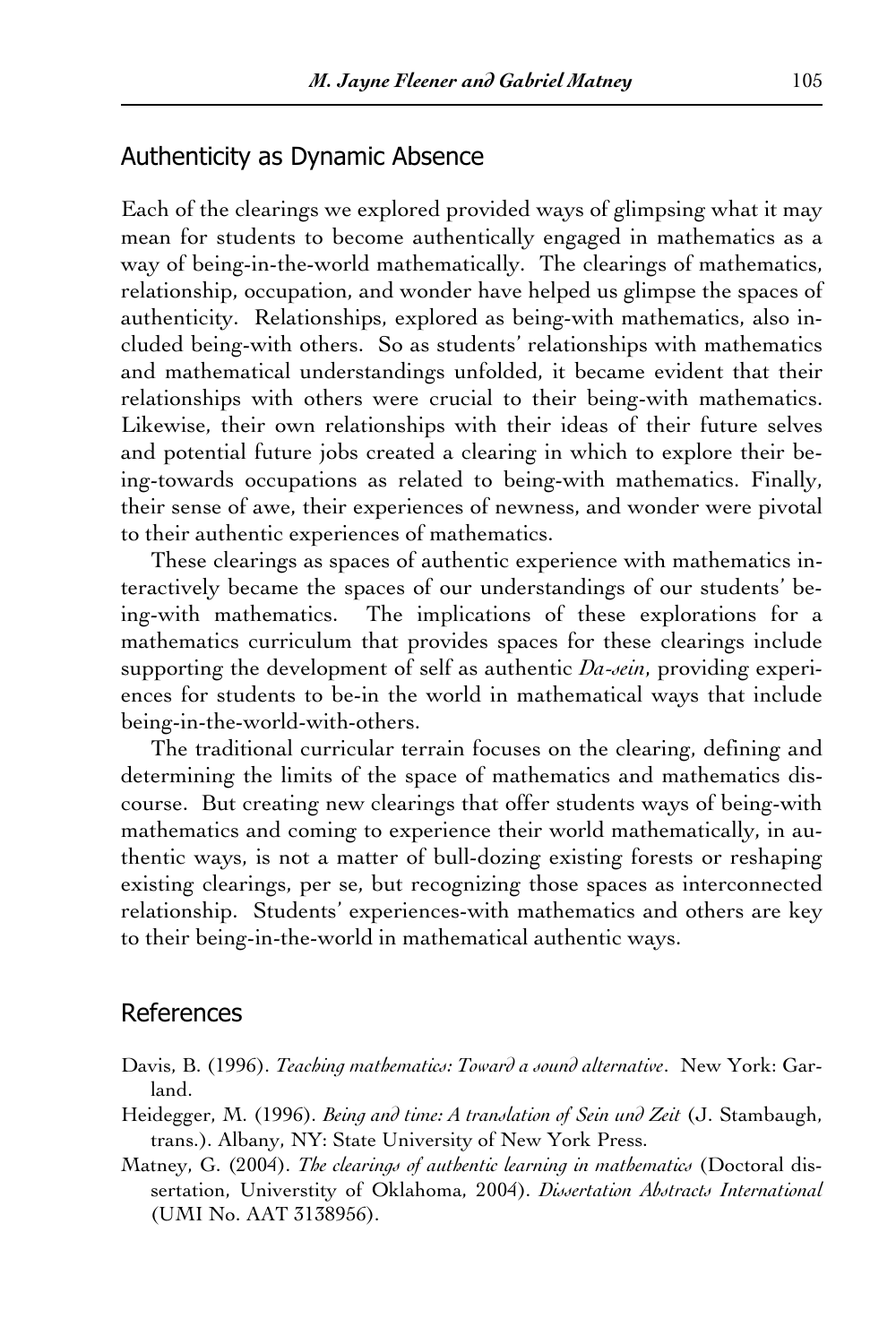- Mitchell, D. R. (2001). *Heidegger's philosophy and theories of the self*. Burlington, VT: Ashgate Press.
- Moustakas, C. (1990). *Heuristic research: Design, methodology, and applications*. Newbury Park, CA: Sage Publications.
- National Council of Teachers of Mathematics. (1989). *Curriculum and evaluation standards forschool mathematic..* Reston, VA: Author.
- Petraglia, J. (1998). *Reality by design: The rhetoric and technology of authenticity in education*. Mahwah, NJ: Lawrence Erlbaum Associates.
- Pinar, W. (2004). *What is curriculum theory?* Mahwah, NJ: Lawrence Erlbaum Associates.
- Wheatley, G.(1991). Constructivist perspectives on science and mathematics learning, *Science Education, 75*(1), 9—21.
- Zimmerman, M. E. (1981). *Eclipse of the self: The development of Heidegger's concept of authenticity*. Athens, OH: Ohio University Press.